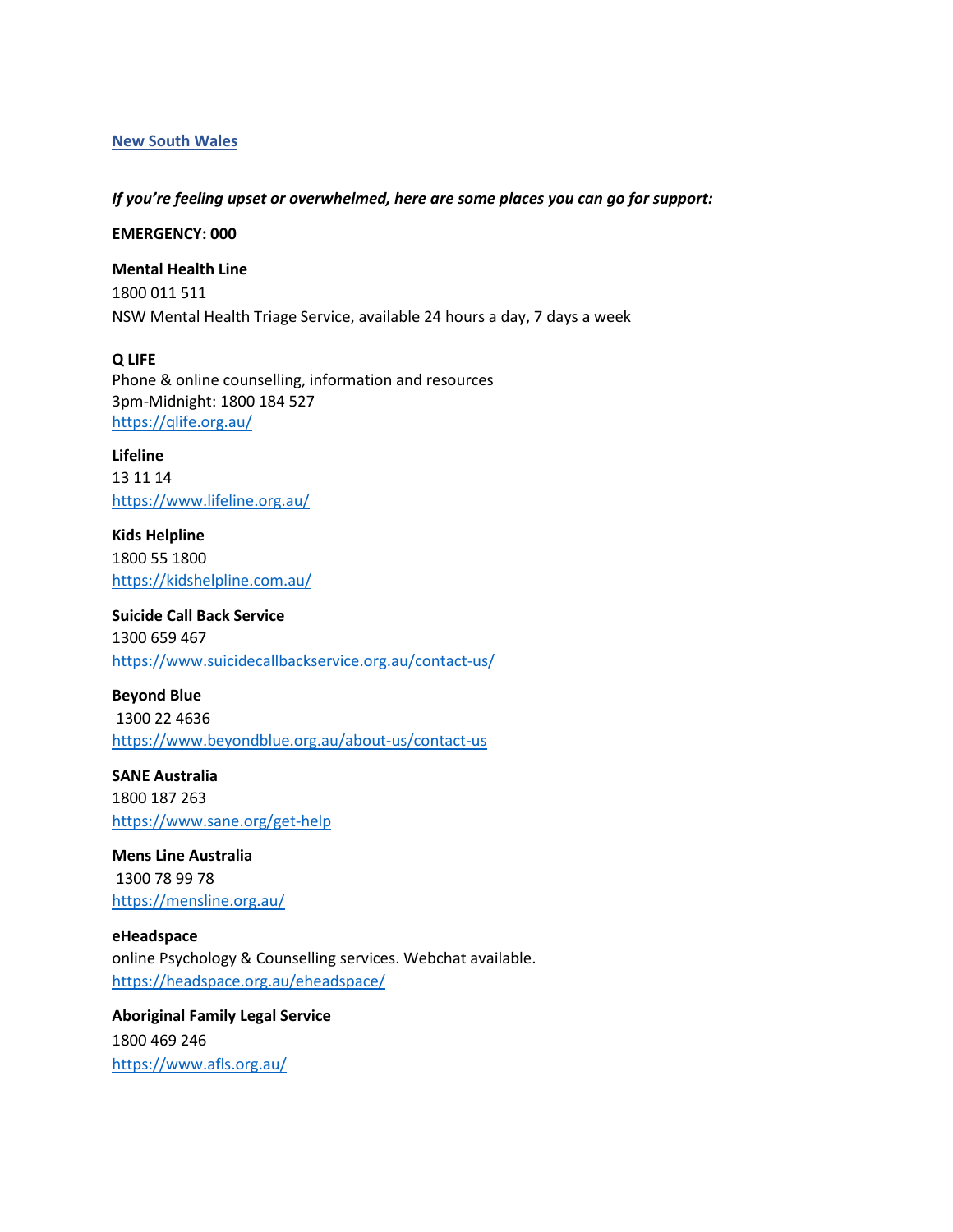# **1800 RESPECT**

24-hour support line for people impacted by sexual assault, domestic or family abuse 1800 737 732

*Headspace centres around the country provide free mental health care for young people. Find a headspace centre near you:*

## **Headspace**

Psychology & Counselling services, information and resources. Various locations around Australia. <https://headspace.org.au/headspace-centres/>

*Aboriginal Community Controlled Health Organisations can provide mental health care and wellbeing support for Aboriginal and Torres Strait Islander people.* 

*You can see the Aboriginal Community Controlled Health Organisations near you by visiting your state's peak body:*

# **Aboriginal Health and Medical Research Council**

<https://www.ahmrc.org.au/member-services/>

*Visit one of our partner/supporter organisations.*

*Our partner/supporter organisations are committed to supporting Aboriginal and Torres Strait Islander LGBTQA+ young people:*

#### **ACON**

<https://www.acon.org.au/>

#### **Booroogen Djugun Training College**

<https://booroongendjugun.com.au/>

*Other services in your state/territory that can offer support:*

# **BlaQ**

<https://www.blaq.org.au/>

## **Twenty10**

<https://www.twenty10.org.au/>

(02 8594 9555)

**The Gender Centre**